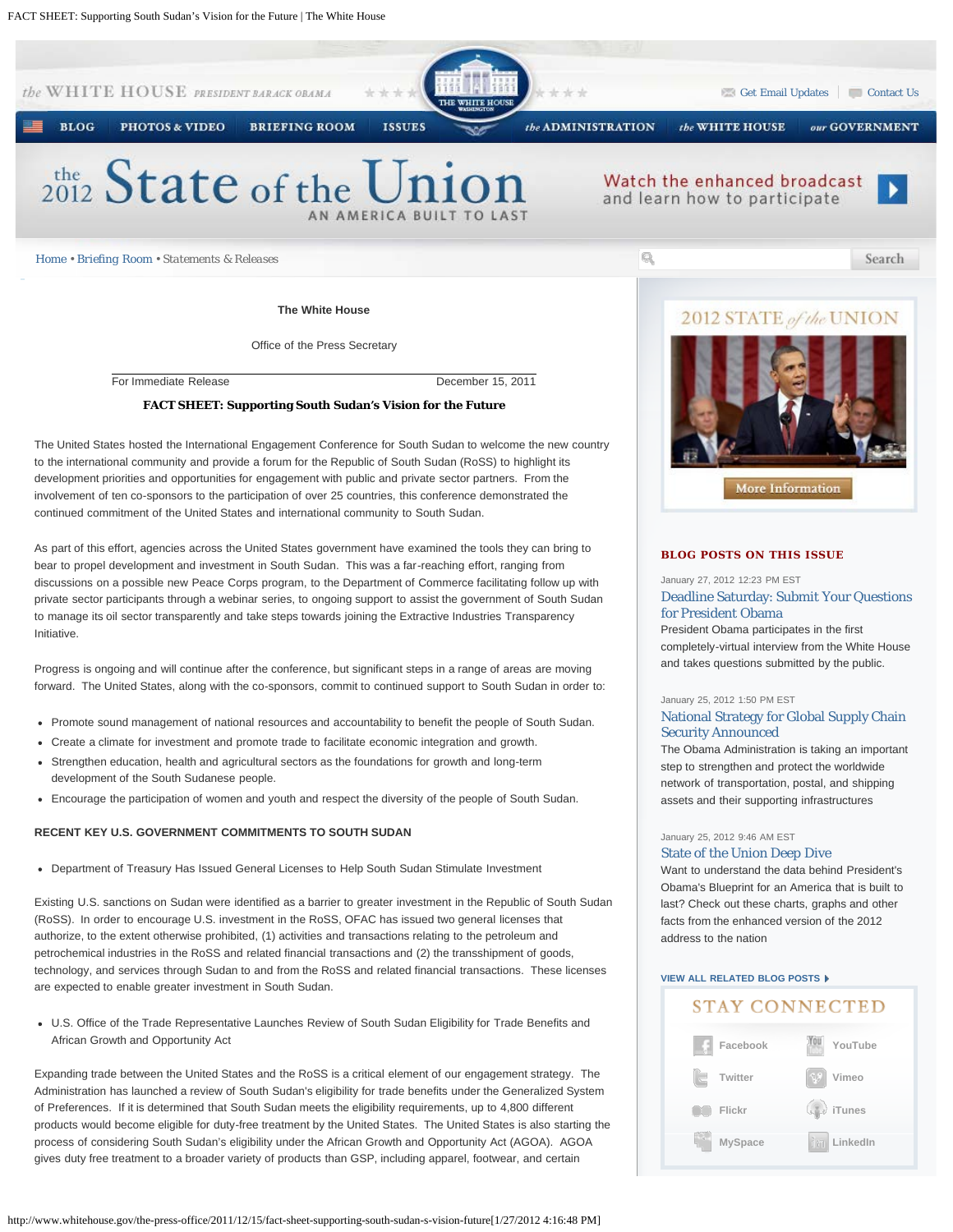FACT SHEET: Supporting South Sudan's Vision for the Future | The White House

agricultural products. By enabling greater access to the U.S. market and providing tangible incentives for African countries to open their economies and build free markets, GSP and AGOA together play an important role in sustainable economic development throughout Africa.

Overseas Private Investment Corporation Has Initiated Process to Open for Business in South Sudan

U.S. private sector investment will be critical to the Republic of South Sudan's economic development. The Overseas Private Investment Corporation (OPIC), the U.S. Government's development finance institution, has initiated the process to open for business in South Sudan. OPIC can provide financing and risk mitigation tools to small businesses, large corporations, and NGOs to catalyze private investment in South Sudan. OPIC has experienced considerable demand from U.S. companies interested in investing in the country, particularly in infrastructure and agriculture. In order for OPIC to provide its programs in a new country, the country must first meet a set of criteria. Once eligible, OPIC-supported private equity funds will also be able to make investments in South Sudan.

USAID Focusing on Agricultural Development to Strengthen Economic Growth

Through Feed the Future, President Obama's food security initiative, the United States has focused on agricultural development to drive broad-based economic growth in the RoSS. USAID is working with a range of partners on this effort including John Garang University, Alliance for a Green Revolution in Africa (AGRA), and the International Fertilizer Development Center (IFDC). Goals include increasing agricultural resiliency, supporting high-quality agricultural inputs and services and building an enabling agricultural infrastructure.

As part of this focus, USAID also recently designed the first-ever credit guarantee in the newly independent South Sudan to support local lending to the country's agriculture sector. Working with AGRA, the Development Credit Authority guarantee will mobilize \$7 million in private financing for agriculture lending from Equity Bank and Finance Sudan. Negotiations are underway to include an additional commercial bank. The six-year guarantee will provide partial risk protection for bank lending to key agricultural aggregators, input suppliers, entrepreneurs, and other small-scale businesses in the agriculture value chain.

USAID Supporting High-Quality Health Care Systems for the People of South Sudan

USAID is partnering with the RoSS, the World Bank and the donors of the Health Pooled Fund to expand essential primary health care services. These international development partners will support the RoSS's Basic Package of Health Services, including primary health care facilities and community-level health providers to offer high-quality life-saving interventions aimed at reducing maternal, newborn and child morbidity and mortality, as well as decreasing the burden of critical communicable diseases.

Supporting the Participation of Women in Political, Social and Economic Spheres

The U.S. Government is taking a closer look at areas for increased engagement with women, as well as the diverse constituency of individuals that strengthen South Sudanese society. We welcome initiatives such as:

- The inclusion of South Sudan in the U.S.'s National Action Plan (NAP) on Women Peace and Security Initiative. The goal of the NAP is to empower half the world's population as equal partners in the pursuit of lasting peace and security.
- The participation of South Sudanese women entrepreneurs in the African Women's Entrepreneurship Program, which seeks to engage African businesswomen, equip them with the tools and opportunities to accelerate the growth of their businesses to become leaders in their communities and drive further social and economic progress in Africa.

### **RECENT KEY CO-SPONSOR COMMITMENTS TO SOUTH SUDAN**

The United States welcomes the ongoing efforts of our co-sponsors to help South Sudan achieve its immediate and long-term goals. As one of the objectives of this conference, international coordination is imperative, and we welcome the continued collaboration and coordination. Many of the co-sponsors involved have been supporting South Sudan in a variety of ways for a long time. Below are examples of some of the renewed commitments they are making in conjunction with the conference:

Norway is working collaboratively with the U.S. and others from a transparency perspective to include all the principles behind the EITI in petroleum revenue management legislation. The Bill currently in the process of being approved comprises a broad range of measures to ensure transparency including regular disclosure of key information including payments. In addition, Norway will work together with the Republic of South Sudan to provide an EITI-aligned report. As a result, South Sudan will be as transparent as any EITI country once the Bill is adopted and implemented.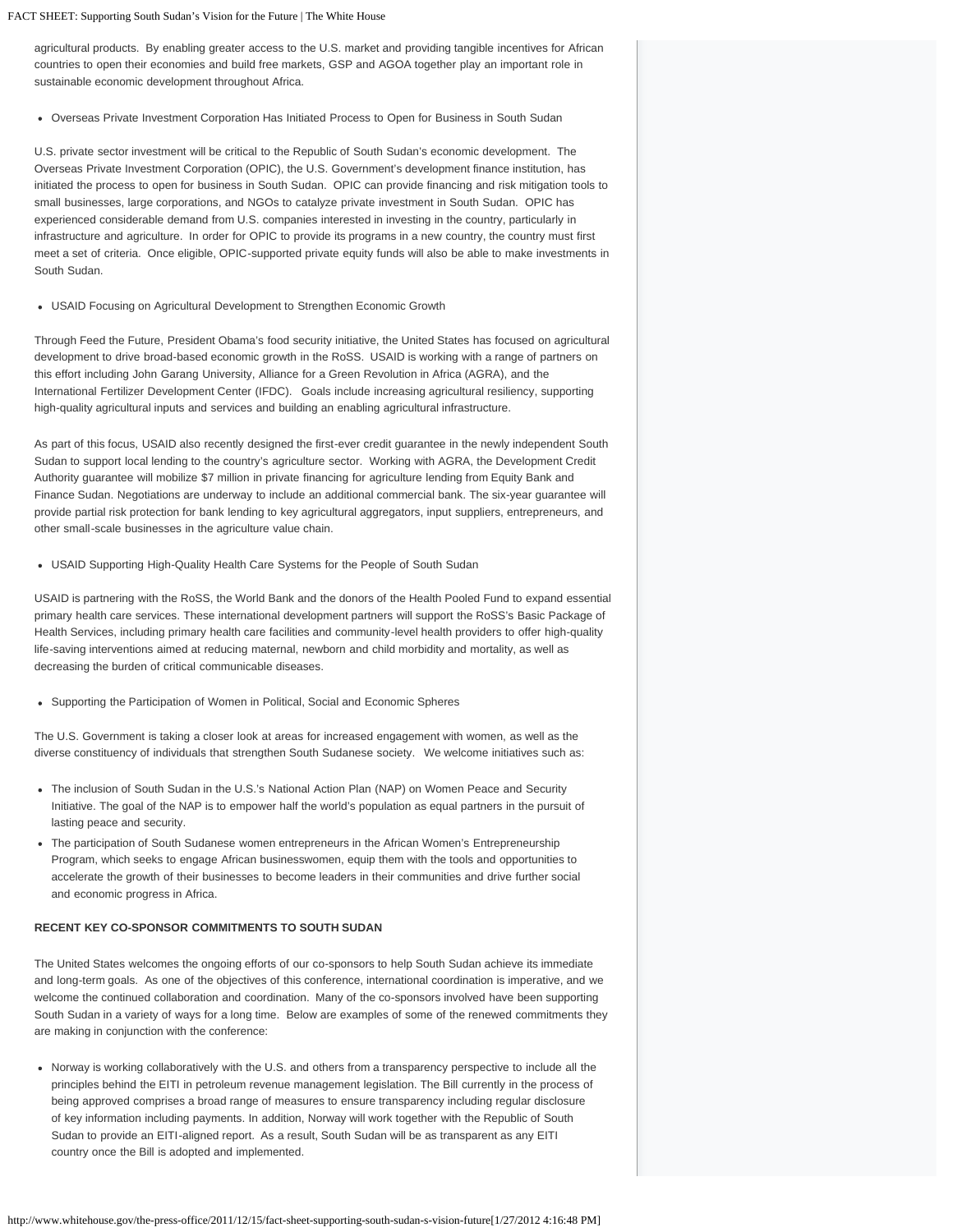FACT SHEET: Supporting South Sudan's Vision for the Future | The White House

- The United Kingdom, on behalf of the Troika (the U.S., the U.K., and Norway) has been discussing with the Government of South Sudan the steps that could be taken to establish a high-level dialogue on transparency and accountability issues. The dialogue could review progress against government and international commitments in these areas, as well as trends in and public perception of corruption and actions taken in response to allegations against corruption.
- Turkey, as a key player in ensuring sustainable economic and social development, is encouraging its private sector to increase business-to-business cooperation between the two countries for higher trade and investment targets. Turkey is also prepared to evaluate and support development projects in South Sudan in areas where the Turkish International Cooperation Agency is particularly active throughout Africa, including irrigation, energy, health and education.
- The United Nations (UN) Country Team will assist the Government to take bold steps to reinforce core governance functions, build service delivery systems, improve food security, and reduce community conflict in an equitable way across all ten states. In doing so, they will give special focus to addressing the acute needs of women in the South Sudan.
- The World Bank will build upon and extend its ongoing work with the Government of South Sudan to support sustained growth and development, including by organizing a donors' conference in 2012. In addition, the World Bank, African Development Bank and IMF are assisting South Sudan's acceptance as full members of the financial institutions.
- International Finance Corporation (IFC) supported South Sudan during the CPA period with advisory services in the Ministry of Investment that helped put in place the basic legal framework for business. IFC will continue this support on a larger scale going forward to help the government promote financial sector development and investments in key sectors like agriculture and infrastructure. The IFC is establishing a field office in Juba to facilitate this engagement.
- The European Union (EU) has committed to substantially expand its support of the rural development sector in South Sudan, building on the EU's existing programs supporting rural development and food security. To help fulfill the priority needs outlined by South Sudan, the EU will sponsor an event on agriculture and food security in Juba during the first half of 2012, working in coordination with the U.S.
- The African Union (AU), together with NEPAD Coordinating Agency, will work to support the Government of South Sudan in developing a country Comprehensive Africa Agriculture Development Program (CAADP) Agenda. CAADP focuses on improving food security, nutrition, and incomes by raising agricultural productivity by at least 6% per year and increasing public investment in agriculture to10% of national budgets per year.
- Corporate Council on Africa (CCA) will coordinate its Working Group on Sudan for the private sector and invited guests from the U.S. Government and the private sector. In coordination with others, CCA will work to convene a Doing Business in South Sudan workshop, as a follow-up meeting for the private sector in Juba to further connections and to explore the potential for doing business in South Sudan. CCA will also work with Books for Africa, the nation's largest supplier of books to Africa, to supply South Sudan with a container of approximately 22,000 books for use by schools and libraries and in law development.
- Interaction, in coordination with many of its members and other aid agencies, totaling 38 organizations  $\bullet$ working in South Sudan, released the briefing paper: "Getting it Right from the Start." The report highlights key lessons to follow for promoting development success in South Sudan.

Together, the actions of the United States Government and its co-sponsors are providing the support needed to help build a bright future for the new nation of South Sudan.

| Home                                                 | <b>Briefing Room</b>  | <b>Issues</b>       | <b>The Administration</b> | About the White House | <b>Our Government</b>  |  |  |
|------------------------------------------------------|-----------------------|---------------------|---------------------------|-----------------------|------------------------|--|--|
| The White House Blog                                 | Your Weekly Address   | Civil Rights        | President Barack Obama    | Interactive Tour      | The Executive Branch   |  |  |
| <b>Photos &amp; Videos</b><br><b>Photo Galleries</b> | Speeches & Remarks    | Defense             | Vice President Joe Biden  | History               | The Legislative Branch |  |  |
|                                                      | Press Briefings       | <b>Disabilities</b> | First Lady Michelle Obama | Presidents            | The Judicial Branch    |  |  |
|                                                      | Statements & Releases | Economy             | Dr. Jill Biden            | <b>First Ladies</b>   | The Constitution       |  |  |

[The Cabinet](http://www.whitehouse.gov/administration/cabinet)

[The Oval Office](http://www.whitehouse.gov/about/oval-office)

[Federal Agencies &](http://www.whitehouse.gov/our-government/federal-agencies-and-commissions) [Commissions](http://www.whitehouse.gov/our-government/federal-agencies-and-commissions)

[Education](http://www.whitehouse.gov/issues/education)

[White House Schedule](http://www.whitehouse.gov/schedule/complete)

[Video](http://www.whitehouse.gov/video) [Live Streams](http://www.whitehouse.gov/live)